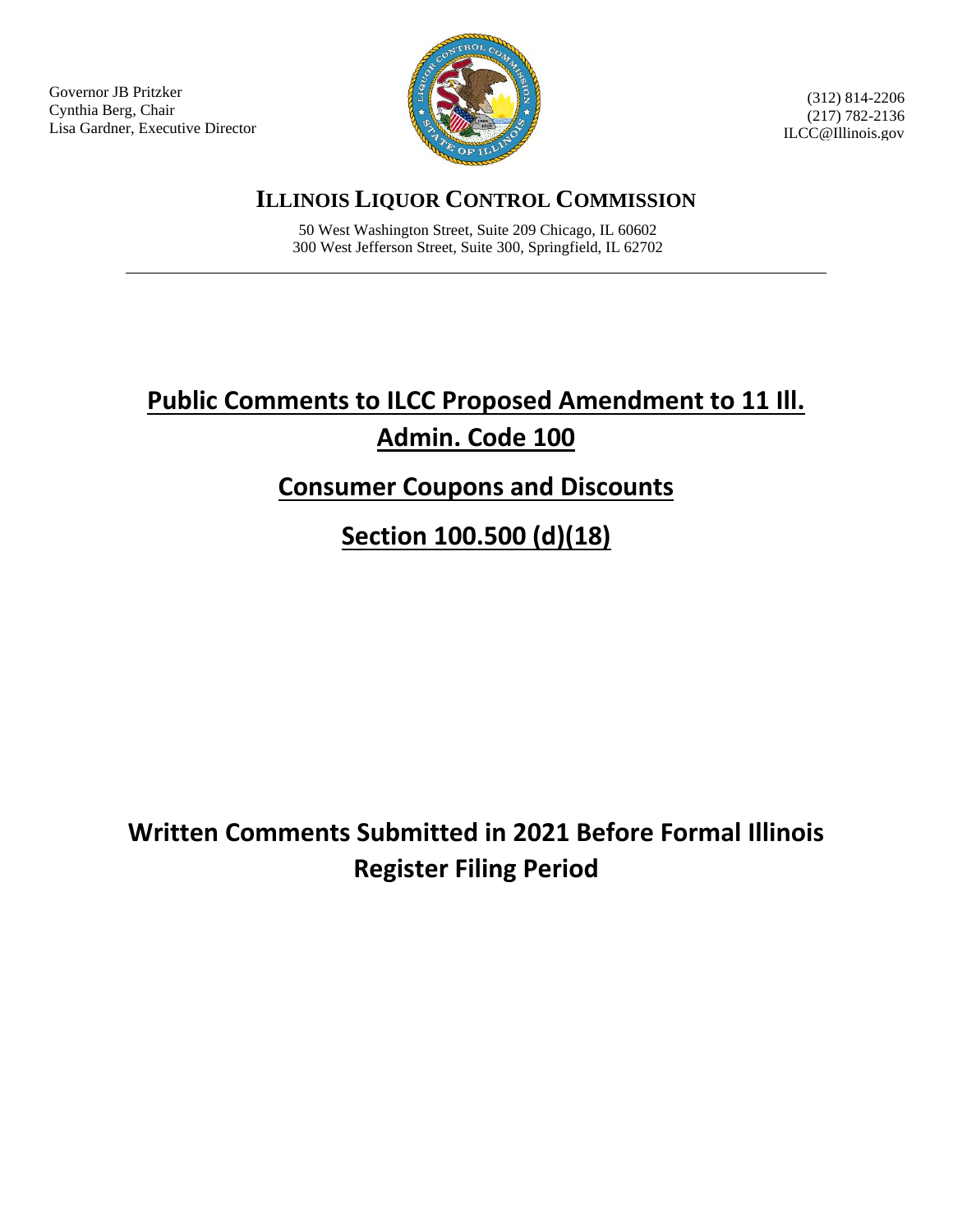Sean M. O'Leary O'Leary Law & Policy Group, LLC 205 N. Michigan Avenue Suite 810 Chicago, IL 60601 773 490-6738 sean.o@irishliquorlawyer.com WeChat ID: sean\_oleary

November 30, 2021

Ms. Lisa Gardner Executive Director Illinois Liquor Control Commission 50 W. Washington Street Suite 209 Chicago, IL 60602

RE: Response on Proposed Coupon Regulations

Dear Executive Director Gardner:

I wanted to thank you for providing me a copy of the Proposed Coupon Draft Rule and Statement on Rule Proposal for Coupons/Rebates. I welcome the opportunity to provide comments that I intend to be helpful for the process.

As a former regulator, I understand the challenges of writing a rule on coupons/rebates.

Currently, I write these proposed comments as someone that represents all threetiers of the industry.

#### Instant Redeemable Coupons

The goal of coupon regulations should be to eliminate fraud and tied-house issues.

In my opinion, the most optimal way to meet these important regulatory goals is to eliminate paper instant redeemable coupons (IRCs). In a worst-case scenario, these coupons can be utilized in a fraudulent way to provide an enhanced benefit to select retailers.

The proposed regulations should only permit digital IRCs.

A digital IRC can eliminate the potential for fraud and providing an illegal benefit to the retailers, as the coupon stays in the hands of the consumer and never touches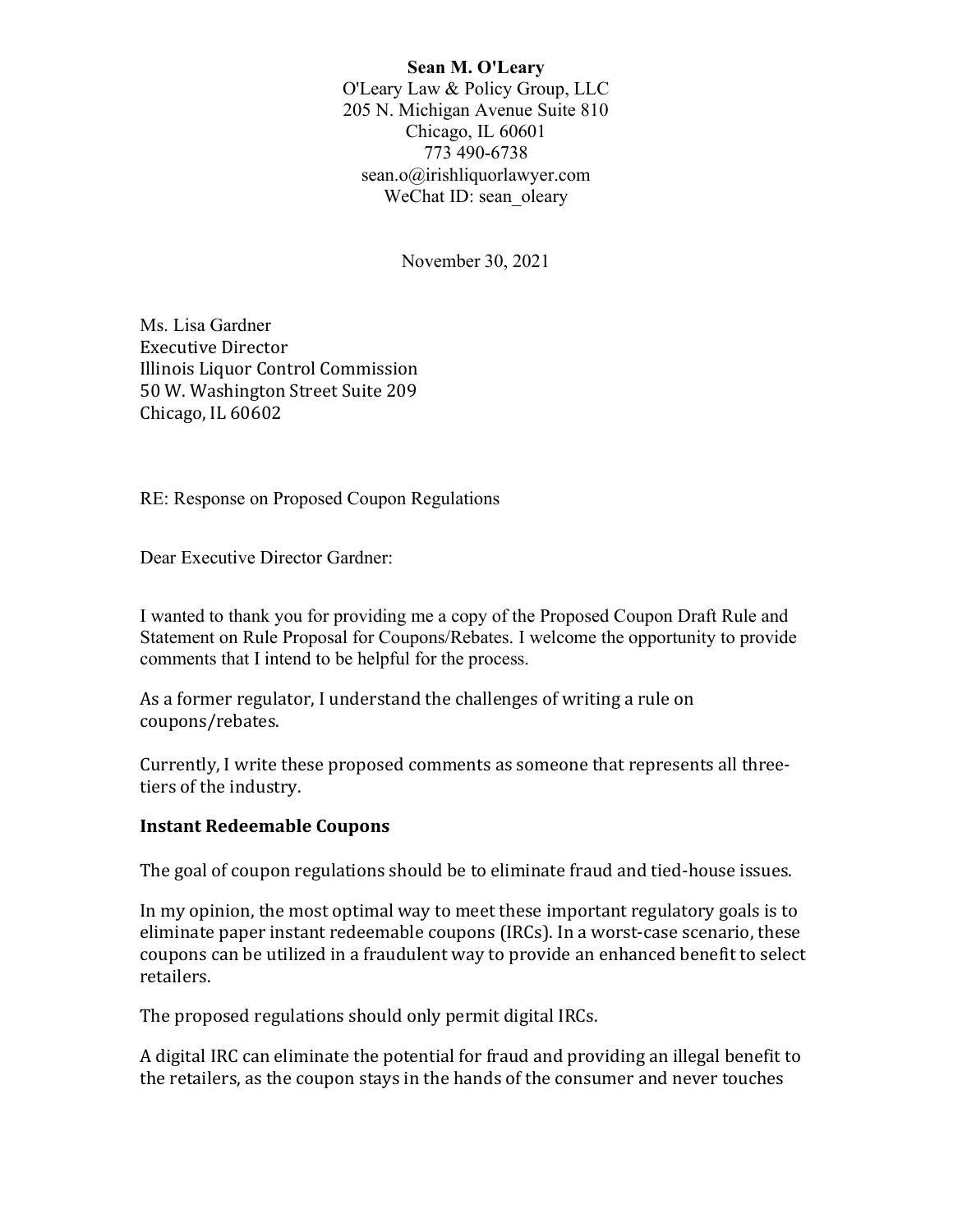the retailer. Further, the technology a digital IRC utilizes, can prohibit the use of coupons after expiration date and prohibits the sharing of coupons.

 As the world shifts more to digital as opposed to paper mediums, the ban on paper IRCs would not become a major inconvenience to consumers.

By eliminating potential fraud and tied-house issues, digital IRCs and the elimination of paper IRCs, would make the industry easier to regulate for the Illinois Liquor Control Commission.

## Discount Issues

Pertaining to the proposed regulation's policy on discounts, I have a major concern. Specifically, as it relates to this statement under Section (iv), " Coupons that require the purchase of one alcoholic liquor product to obtain a full or partial discount on a separate alcoholic liquor product are prohibited."

First, as the policy of an "of value"/tied house regulation should be to eliminate fraud and tied-house issues, the specific discount program mentioned does not create tied-house concerns. The only tied-house issue could be how the program is distributed. If the coupon discount is a paper direct to consumer coupon, it should be subject to the "direct proportion" rules in Section (iv).

Second, the purpose of these discount programs is to induce the purchase of more products, the program does not benefit the retailer, as the benefit of the discount is recognized by the consumer.

Third, under recently enacted Illinois law, HB2620, a wholesaler can offer quantity discounts to a retailer that purchases more products. If a wholesaler can provide an incentive for a retailer to purchase more product and enhance sales, then why can't a manufacturer utilize a purchasing incentive to enhance sales. Especially, when the purchasing incentive is aimed at someone that is outside the legal confines of the tied-house statutes.

I believe that this specific discount program should not be expressly prohibited by this regulation, but should be expressly permitted.

## Expressed Authorization

As I read the Statement on Rule Proposal for Coupons/Rebates, I respectfully disagree with the statement that if a coupon program is not expressly authorized by the Illinois Liquor Control Commission rules, it is noncompliant.

First, innovation comes in fast waves and often times state regulations and rules are behind the technology wave. It is impossible for a state regulator to anticipate innovation and even to keep up with innovation. The proposed rules should provide for more flexibility, which provides the ILCC regulatory discretion in the face of change.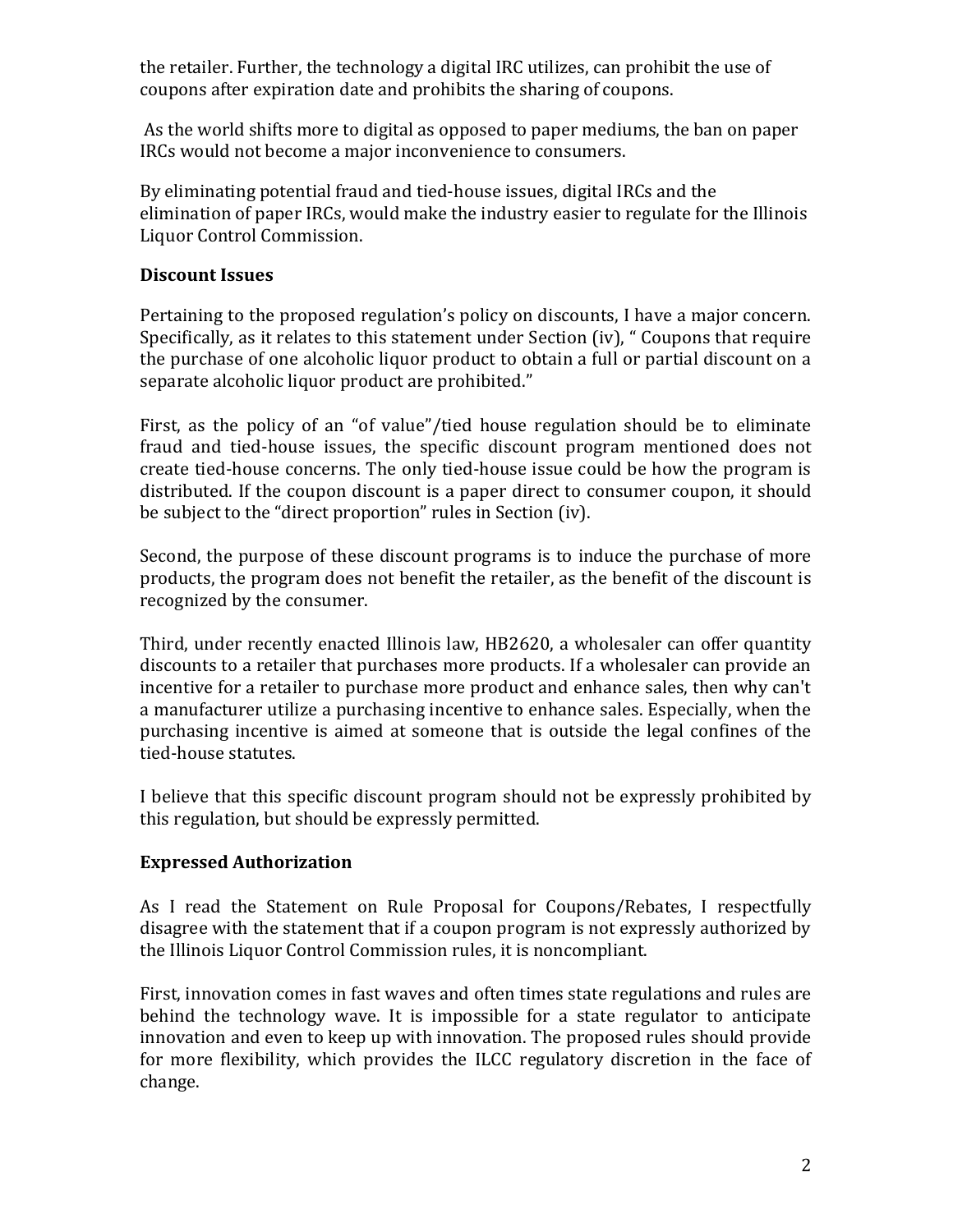Second, as indicated, many of these coupon programs do not create a tied house issue, so subjecting them to the express provisions of 235 ILCS 5/6-5, restrains them to a law they may not violate.

## On-premise coupons

Finally, I also wanted to comment on the issue of on-premise coupons. Traditionally, coupons were utilized by off-premise retailers, but with the advent of digital coupons, in the future we will see more electronic coupons for on-premise retailers. I think this is an issue that should be addressed and I am happy to provide input.

Executive Director Gardner, I wanted to thank you for your efforts, and I look forward to working with you on this issue. If you have any comments or questions, please do not hesitate to contact me. Thank You!

Very truly yours,

 $\mathbb{R}^-$ 

Sean O'Leary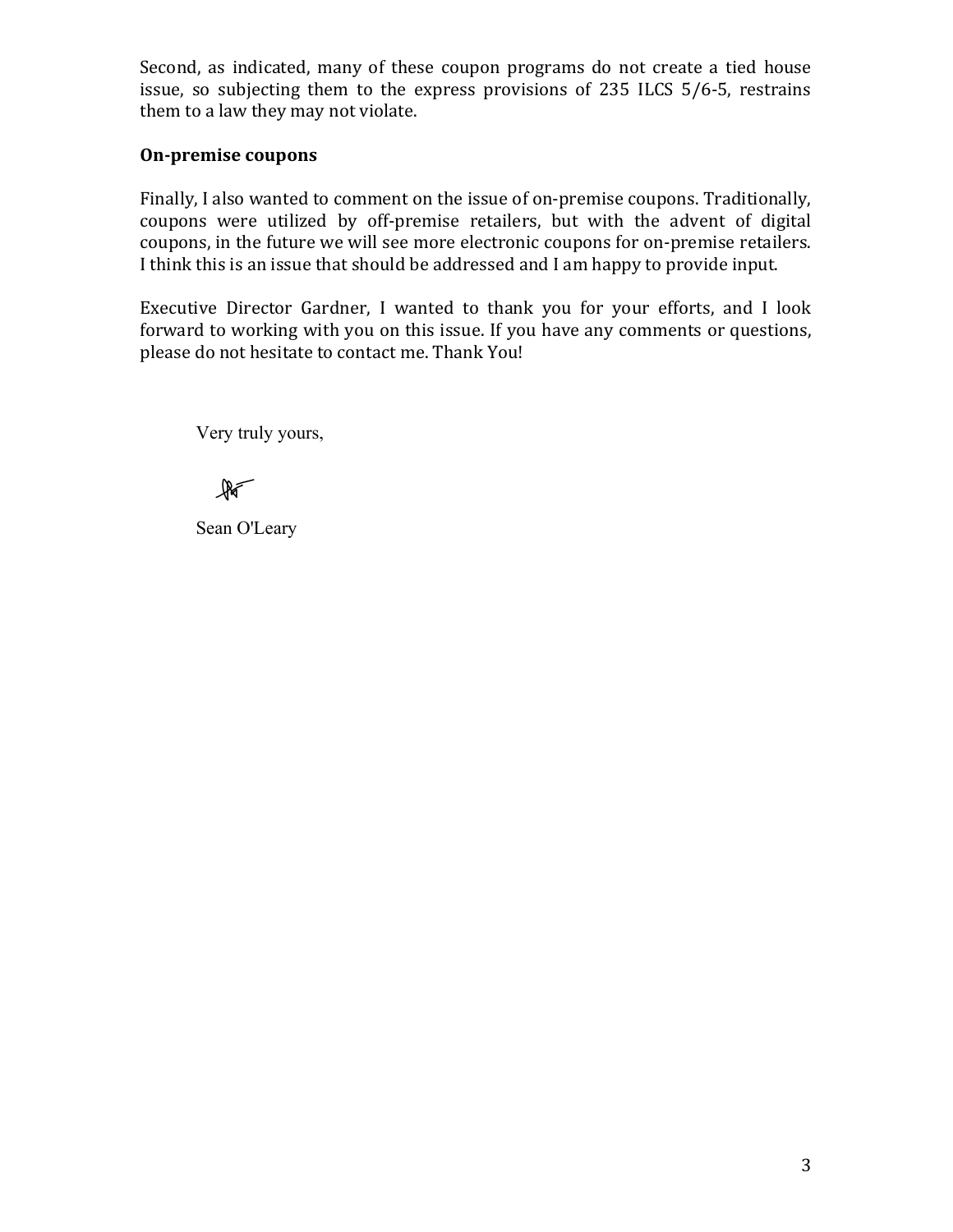#### **Associated Beer Distributors of Illinois**



100 W. Cook Street, Springfield, IL 62704 | PO Box 396, Springfield, IL 62705 TEL: 217-528-4371 | FAX: 217-528-4376 | EMAIL: abdi@abdi.org www.abdi.org

December 2, 2021

Ms. Lisa Gardner **Executive Director** Illinois Liquor Control Commission 50 West Washington Street Suite 209 Chicago, Illinois 60602

#### Dear Director:

Thank you for providing the Associated Beer Distributors of Illinois (ABDI) an opportunity to comment on the proposed rule regarding coupons the Illinois Liquor Control Commission (ILCC) has put forth for comment from Industry stakeholders such as ABDI. The process of the ILCC seeking such input is valuable insight for the ILCC into Industry concerns of maintaining orderly markets, temperance and an even playing field - the very purpose and policy reasons for the three-tier system and the Illinois Liquor Control Act (the "Act"). ABDI respectfully requests that the ILCC consider the input of ABDI contained in this letter as well as input from other Industry stakeholders. In so doing, ABDI further requests that the ILCC give itself ample opportunity to consider ABDI's position along with the other Industry stakeholders prior to submitting the rule to the Joint Commission on Administrative Rules.

ABDI makes three key points regarding the coupon rule:

First, it is well settled in Illinois that the Act is an enabling and authorizing act, and thus if the Act does not authorize a particular trade practice it is legally prohibited. Similarly, the ILCC's authority for rule making and the scope of such rules is limited to administering the existing provisions of the Act and not expanding the permitted trade practices under the Act. Only the legislature may expand the scope of the Act as provided in the 21<sup>st</sup> Amendment of the United States Constitution.

The Act in no way authorizes coupons between Industry members (importers, manufacturer, distributors) and retailers. The Act expressly prohibits any payment between an Industry member and a retailer unless there exists an express exception to any such payment or thing "of value." Coupons which result in payments from an Industry member to a retailer is an of value transaction which the Act does not authorize and thus is prohibited. Simply put, the ILCC does not have a statutory basis to authorize coupons between Industry members and retailers.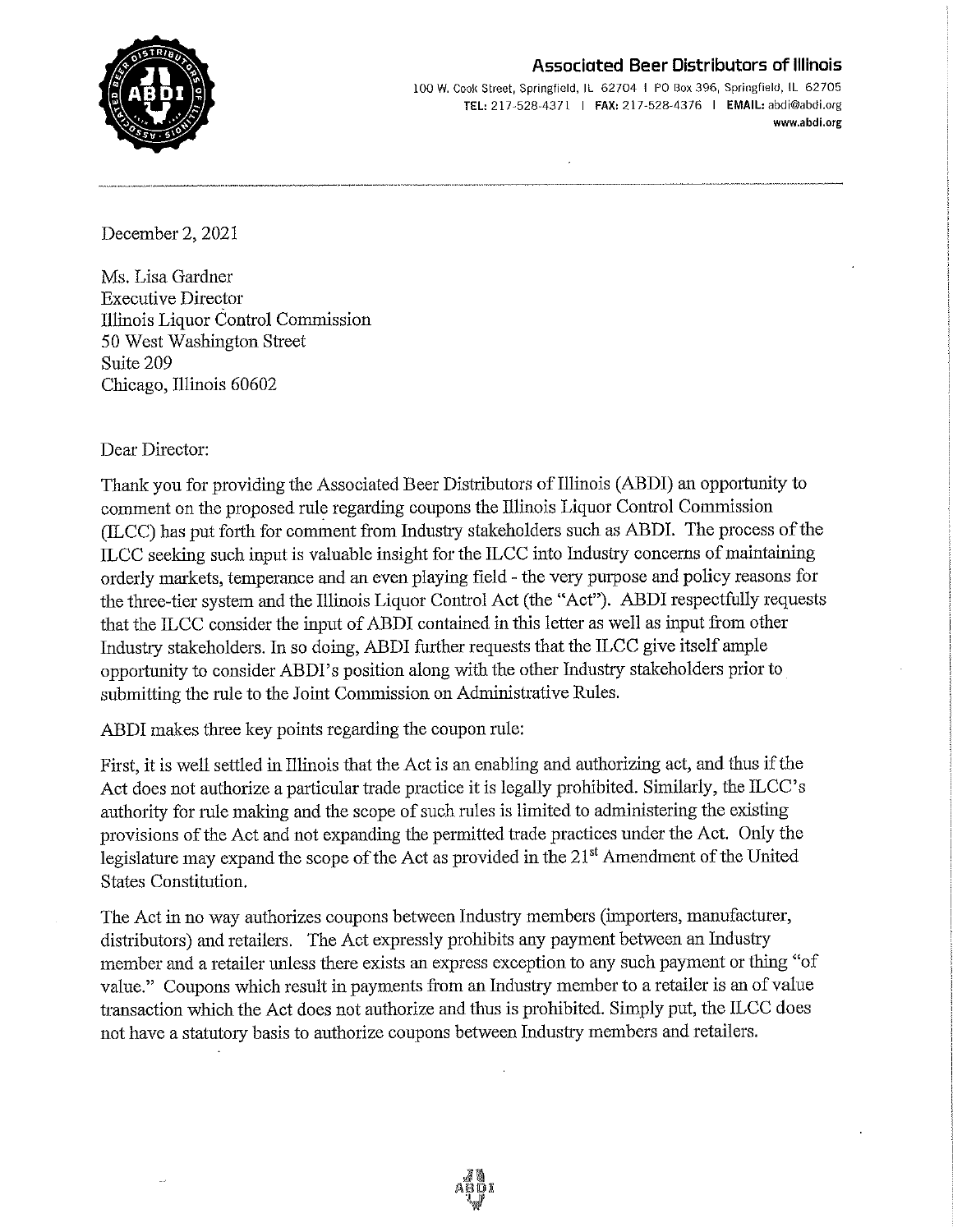Second, and similarly, "scan backs," as defined in the proposed rule, are also not authorized under the Act and thus are already prohibited. ABDI suggests that the ILCC does not need a rule to prohibit a trade practice which the Act already prohibits. However, to the extent the rule facilitates notice to the Industry that scan backs are not compliant under the Act, ABDI supports such a rule.

Third, Direct to Consumer coupons as the rule has defined such coupons do not implicate any of value considerations as they are a transaction between an Industry member and consumer, and while subject to rules such as prohibitions against free alcoholic products, are not of value transactions. ABDI does not have an objection to any such coupons provided that they are redeemable at all retailers, which protects small businesses against the economic powers of large chain retailers. Such transactions are also really "pricing" discounts to consumers. Pricing is not subject to the Act or any federal law provided it is not a subterfuge for an of value transaction.

ABDI respectfully requests that the ILCC consider this letter and revise or withdraw the rule consistent with the above analysis. Once again, ABDI appreciates the opportunity to comment on the proposed rule.

Sincerel

Robert L. Myers President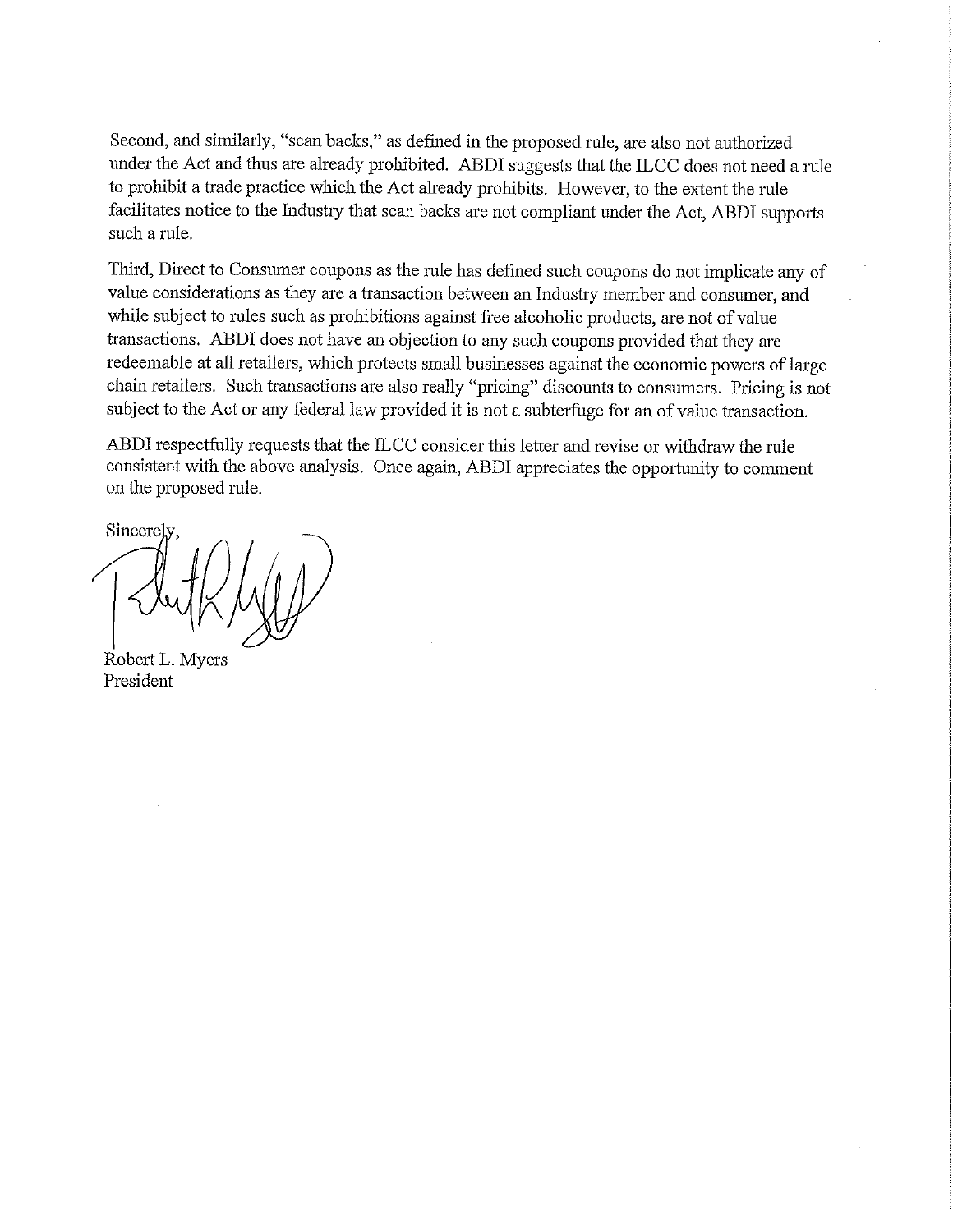

December 3, 2021

Lisa Gardner, Executive Director Illinois Liquor Control Commission

Dear Director Gardner,

On November 17, 2021, the Illinois Liquor Control Commission (the "ILCC") circulated a proposed coupon and rebate rule (the "Draft Rule"). The Draft Rule essentially mirrors the ILCC's Trade Practice Policy 11 ("TPP 11"), captioned "Consumer Coupons and Rebates." Simply summarized, the Draft Rule allows paper and electronic coupons and rebates, but prohibits consumer discounts via retailer point of sale scans (possibly because TPP 11 was written well before scan technology was in use or readily available).

As you know, the Commission's Trade Practice Policies are not law and are, therefore, unenforceable. To that end, an effort to enact clear, enforceable rules regarding the use of coupons is a laudable and much appreciated goal. However, utilizing the old TPP 11 as the foundation for the proposed law, when it was plagued with a multitude of difficulties from clarity to enforceability to inequality of use/terms is ill advised, as further explained below.

The Commission correctly recognized two possible ways to incent a consumer to purchase product via a discount: (a) a Retailer Redemption Coupon (traditionally known as an instant redeemable coupon) and (b) a Direct to Consumer Coupon Rebate. In a Retailer Redemption Coupon transaction, retailers, upon consumer presentation of the coupon itself, directly credit the consumer the coupon value off the transaction price. The retailers then request reimbursement from the suppliers or a third party representative of a supplier. In a Consumer Coupon Rebate transaction, consumers request a rebate directly from the supplier and the supplier directly pays the consumer upon proof of purchase. In recent years, point of sale scan equipment has made it possible for instant redeemable coupons to be electronically provided to consumers, which is typically facilitated through retailer loyalty card programs. In addition, technology is eliminating the traditional mail-in rebate. Many rebate requests are electronically transferred from consumers to suppliers (or their fulfillment houses) and the suppliers transfer rebate funds electronically to the consumers.

Importantly, direct to consumer rebates have not created any regulatory problems because they involve solely the consumer and the supplier and require no retailer reimbursement. Instant Redeemable Coupons, however, have historically and will continue to cause of significant "of value" concerns in the marketplace. Specifically, because there are not clear rules requiring that IRC's be provided to all retailers, at the same time, on the same conditions, to create a level competitive playing field, IRC's are (a) not uniformly offered to all retailers; (b) frequently offered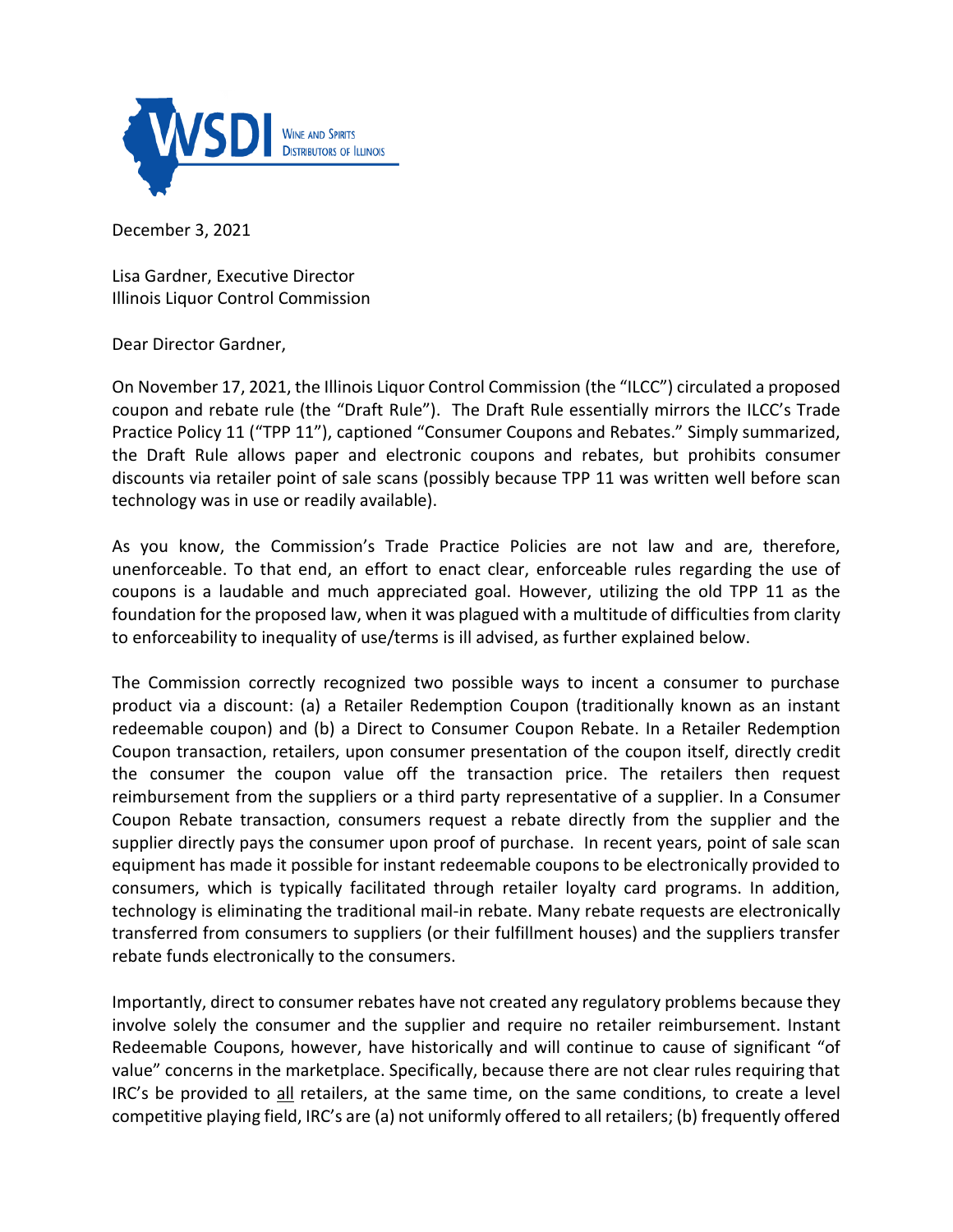only to one large retailer chain; (c) not always offered at the same time; and (d) rarely, if ever, offered to smaller retailers.

Some suppliers have tried to remedy the disproportionate benefit instant redeemable coupons convey to large retailer chains by offering "comparable" coupons via alternative means, such as through coupon websites like Coupons.com or CouponCabin.com or through electronic consumer rebate applications such as Swizl or ByBe App / Bybeapp.com. However, these alternatives are not the same, and select larger chains continue to receive disproportionate supplier coupon attention to the detriment of other larger chains and smaller retailers.

The following examples demonstrate the foregoing concerns:

- 1. Supplier offers coupons good for 1,000 uses to a retail chain to publish on its website and offers 100 coupons on Coupons.com for consumers to use at all of the remaining thousands of potentially participating retailers throughout the state. This practice substantially favors the retail chain.
- 2. Supplier offers coupons good for 1,000 uses to a retail chain to publish on its website and offers the same amount, 1,000 coupons, on Coupons.com for consumers to use at all of the remaining thousands of potentially participating retailers throughout the state. This practice, while on its face equal, favors the retail chain, which receives greater visibility and can plan, as compared to the other thousands of retailers, which are not likely to know about the coupon, are not likely to be able to prepare, receive less exposure, and must share the same number of coupons with a much greater retailer base.
- 3. Supplier offers to redeem coupons printed in a retail chain's weekly printed advertisement and publishes a coupon in a coupon section of a regional newspaper for the remaining thousands of potentially participating retailers throughout the state. This practice raises the same concerns as those in example two above.
- 4. Supplier offers coupons good for 1,000 uses to a retail chain to publish on its website and offers 100 or 1,000 e-mail / text rebates through a e-rebate website for consumers to use at any retailer throughout the state. This practice shares the same concerns as example two above. In addition, a coupon and a rebate are not the same thing. A coupon is money off at the point of sale. A rebate requires the consumer to pay the full price and then request a rebate.
- 5. Supplier offers coupons good for 1,000 uses to a retail chain to publish on its website before the Independence Day holiday and offers the same coupon promotion to a different retailer before Labor Day. This practice favors one retailer over all others.

The foregoing examples demonstrate real and regular practices that took place under TPP 11 and have taken place since TPP 11 became ineffective. Codifying TPP 11 through the Draft Rule will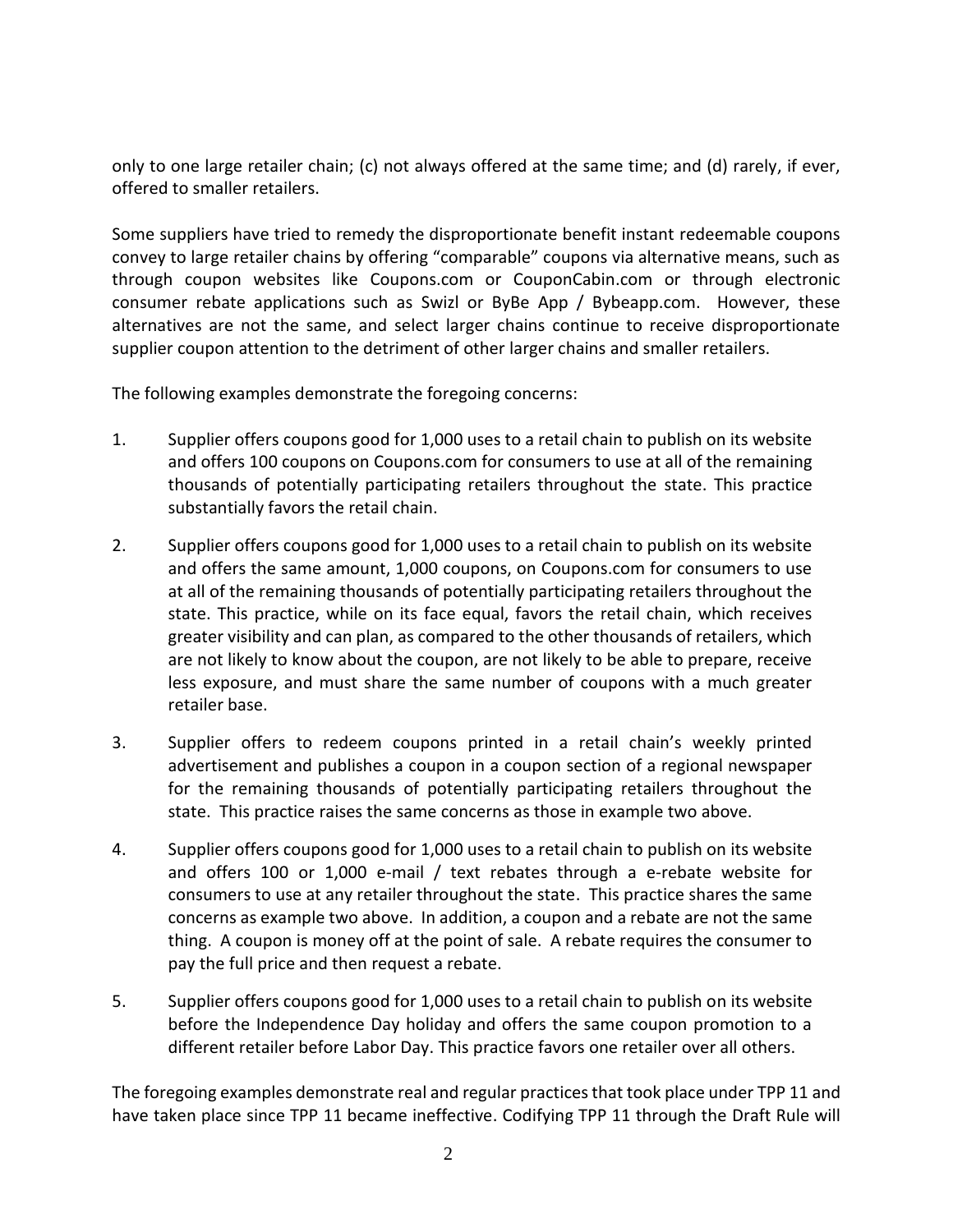simply allow these practices to continue. Much of the Draft Rule is ambiguous or omits the detail necessary to interpret, follow and enforce the Draft Rule, if enacted.

There is nothing in the Draft Rule that explains how to make Retailer Redemption Coupons available "at all participating retailer locations." Nothing in the Draft Rule explains: (a) how a coupon service like Coupons.com is or might be a reasonable "general market" substitute when suppliers are putting coupons directly on big retailer websites; or (b) whether a Direct to Consumer Coupon, like ByBe or Swizl, can be used if a Retailer Redemption Coupon cannot be provided to all retailers as a "general market" substitute.

Further, the Draft Rule does not explicitly state that coupons must be offered for the same product, in the same dollar amount, for the same time period, or that a supplier must make available to all retailers the same number or proportionate percentage of coupons to all retailers desirous of participating. Nor is there anything in the Draft Rule explaining how Direct to Consumer Coupons should be offered to "all retailers." Without detailed rules addressing the foregoing, the abuses of coupons authorized during the TPP 11 years will undoubtedly continue. In addition, because of staffing limitations and the press of other business, the Commission has never been able to properly investigate or regulate coupon use.

Moreover, the Draft Rule, for reasons unstated, draws a distinction between e-coupons and scan coupons and deems the latter illegal. This distinction is unwarranted. Both are instant redeemable coupons, and both can be tracked using retailer software. In addition, the Draft Rule does not make clear whether an e-coupon on a retailer's website, which the consumer selects online at home, but is applied when the product crosses the point-of-sale scanner, is a proposed illegal scan or a permitted coupon. For these reasons, among others, if scans are to be illegal, so should e-coupons. There is no discernable difference and blurring the lines will further confuse the industry and make enforcement more difficult.

Finally, the Draft Rule's prohibition on retailers demanding coupons is ambiguous, the industry members will not understand it, and the prohibition will be difficult to enforce. Demand is subjective. Neither asking, nor suggesting is demanding. Yet, requests or suggestions can result in "of value" concerns. Similarly, a retailer offering to purchase product in exchange for a coupon is not a demand, but it could be deemed a request for special treatment. Thank you for your consideration.

Sincerely,<br> $21 -$ 

Jeremy Kruidenier Executive Director and General Counsel Wine and Spirits Distributors of Illinois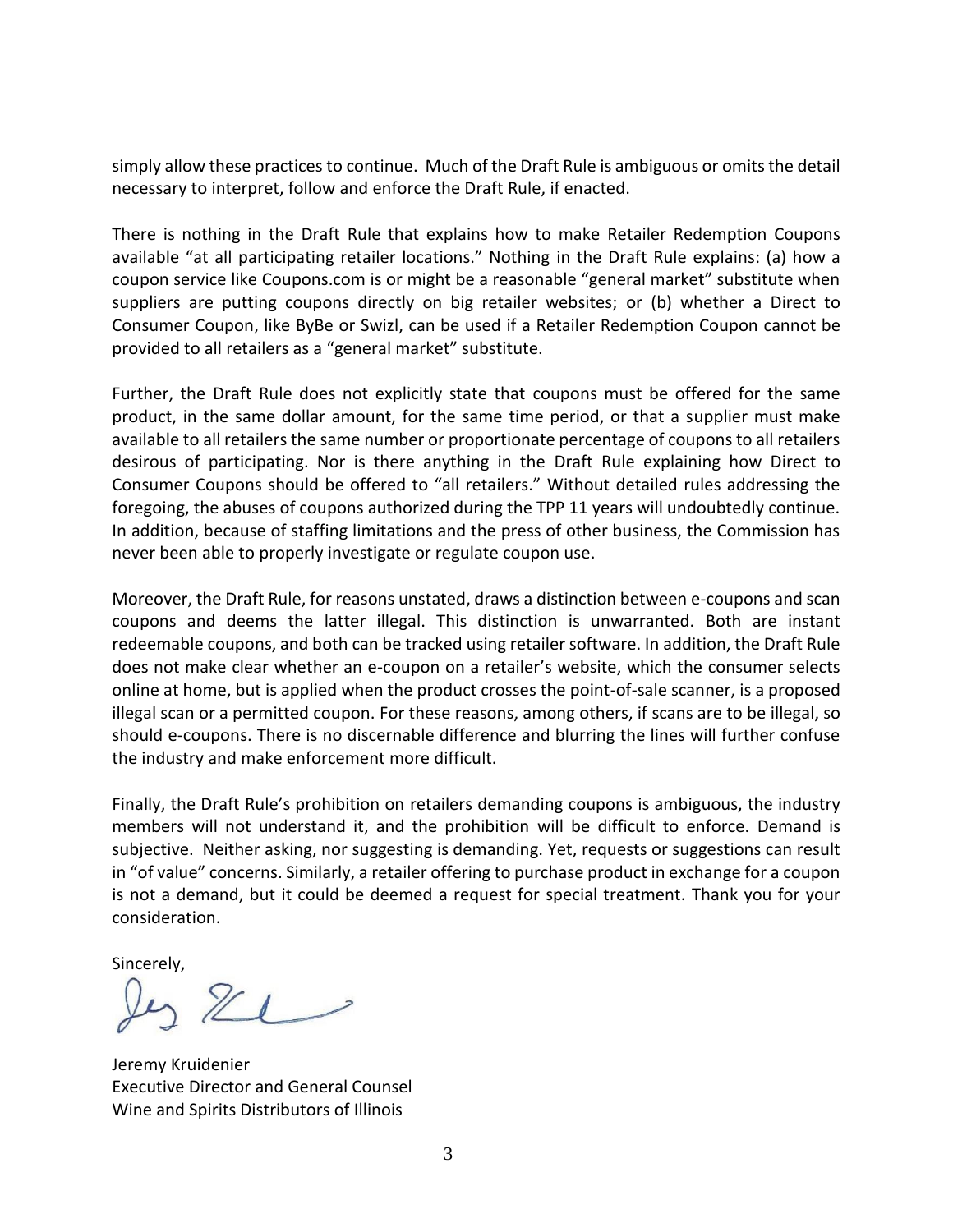

**Geralyn Lasher** Director, Great Lakes States

December 3, 2021

Ms. Lisa Gardner Executive Director Illinois Liquor Control Commission 50 West Washington Street, Suite 209 Chicago, IL 60602

Mr. Noel Quanbeck General Counsel Illinois Liquor Control Commission 50 West Washington Street, Suite 209 Chicago, IL 60602

Dear Executive Director Gardner and General Counsel Quanbeck:

In response to the Commission's proposed rule on consumer coupons and discounts, I am writing to respectfully submit the following comments on behalf of the Wine Institute, a nonprofit trade association representing over 1,000 California wineries and associate members. California wineries produce 90% of the wine manufactured in the United States and provide a significant portion of the wine sold in licensed establishments in Illinois.

We have serious concerns with the proposal as currently drafted. Our members value the relationship they have with their wholesaler and retailer partners and support policies that expand opportunities for all three tiers to sell their products responsibly and effectively. However, we are concerned about wineries reimbursing an off-premise retailer for product promotions that the retailer offers directly to consumers. These promotions come in various forms like instant redeemable coupons (IRCs) and scan backs. There has been a history of abuse with reimbursing retailers for such programs because they offer little transparency to ensure that consumers are receiving the full discount and are very difficult to enforce – greatly increasing the potential for these promotions to become an item "of value" to the retailer in violation of tied-house laws.

Therefore, we respectfully urge that manufacturers and wholesalers be prohibited from being allowed to produce, furnish, sponsor, fund or reimburse, either directly or indirectly, retailers for consumer promotions like IRCs and scan backs. We